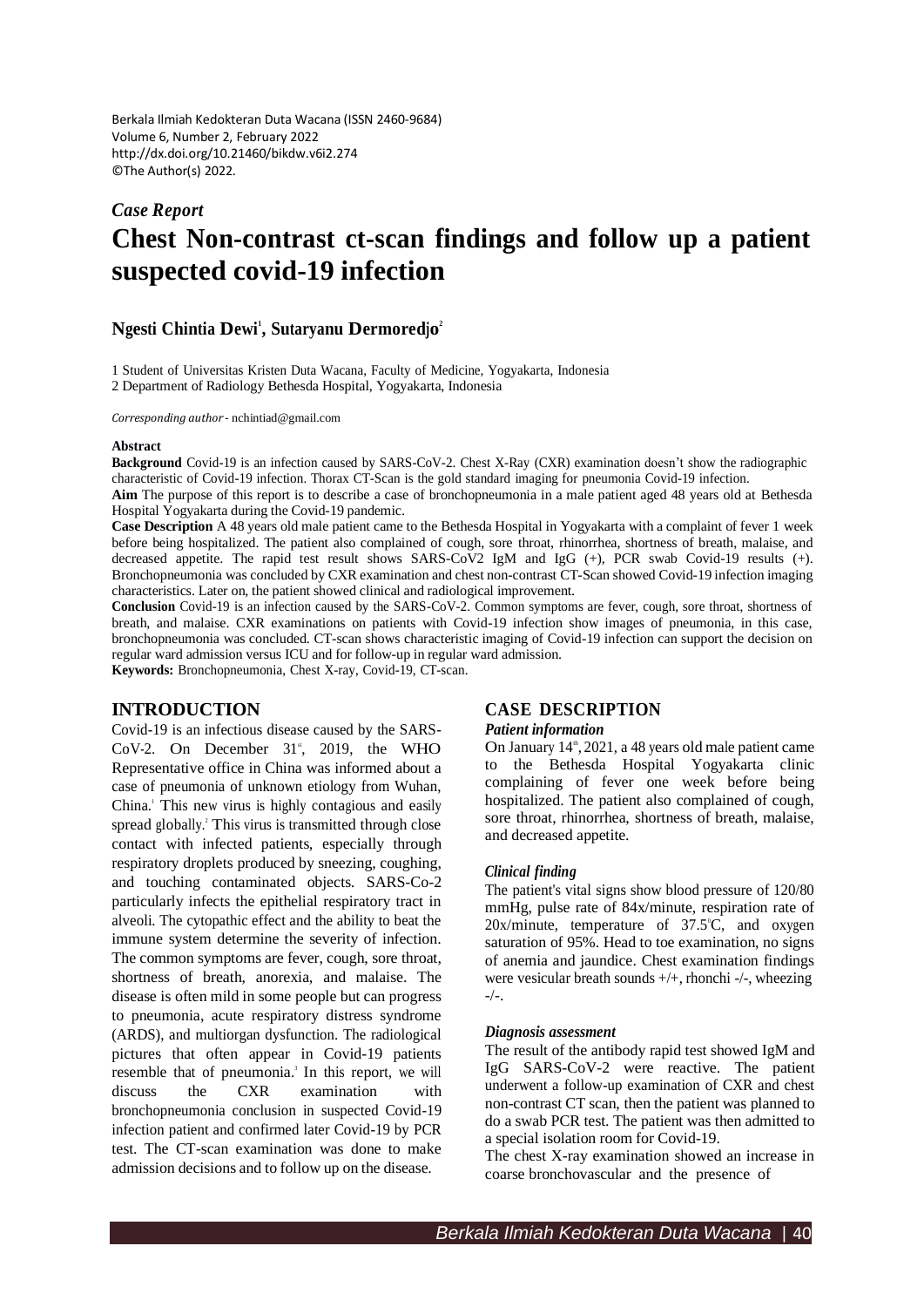# 41 **|** *BIKDW. 2022;6(2):40-43. doi:10.21460/bikdw.v6i2.274*

peribronchial and paracardial consolidation (Figure 1). Chest CT-scan examination revealed an increase in coarse bronchovascular markings, inhomogeneous consolidation, and a ground glass opacity (GGO) in both lung fields, especially on paracardial with a lateral posterior peripheral distribution (Figure 2). The results of chest X-ray and chest CT suggest bronchopneumonia. While the patient's swab PCR test was found to be positive for Covid-19.



*Figure 1. Chest X-ray of Covid-19 patient at the time of admission showed the patient had bronchopneumonia, consolidation was seen in the peribronchial paracardial paracardium with GroundGlass Opacity (GGO) and an increase in coarse brocovascular markings.*



*Figure 2. Non-contrast CT-scan axial section of a Covid-19 patient at the time of admission showed the patient had bronchopneumonia, an increase in coarse bronchovascular markings, inhomogeneous consolidation, and a ground glass opacity (GGO) in both lung fields, especially paracardial with a peripheral distribution latero-posterior*

The patient was treated with antiviral, multivitamins, and symptomatic therapy, and later on patient showed clinical and radiological improvement. The image of chest non-contrast CT-scan taken 7 days after treatment, was then compared with chest non-contrast CT-scan. The density of the old lesions reduced and showed improvement (Figure 3).





Figure 3. Axial section non-contrast CT scan in Covid-19 patients at admission (a.c) compared to non-contrast CT scan (b.d) at *seven days after treatment the density of the old lesions decreased and showed improvement*

## **DISCUSSION**

The reported patient showed early COVID-19 phase and mild-moderate pneumonia according to the article review written by Susilo et al. (2020). CXR image shows initially bronchopneumonia impression, on Chest non-contrast CT-scan examination revealed bronchopneumonia characteristic to COVID-19 infection. Diagnosis of COVID-19 is made by RT-

PCR swab examination. A chest CT scan is recommended in suspected COVID-19 infection with mild and moderate symptoms cases, both can support the decision on regular ward admission versus ICU and for follow-up in regular ward admission.

According to the Radiology Society of North America (RSNA), the CXR image of covid-19 infection is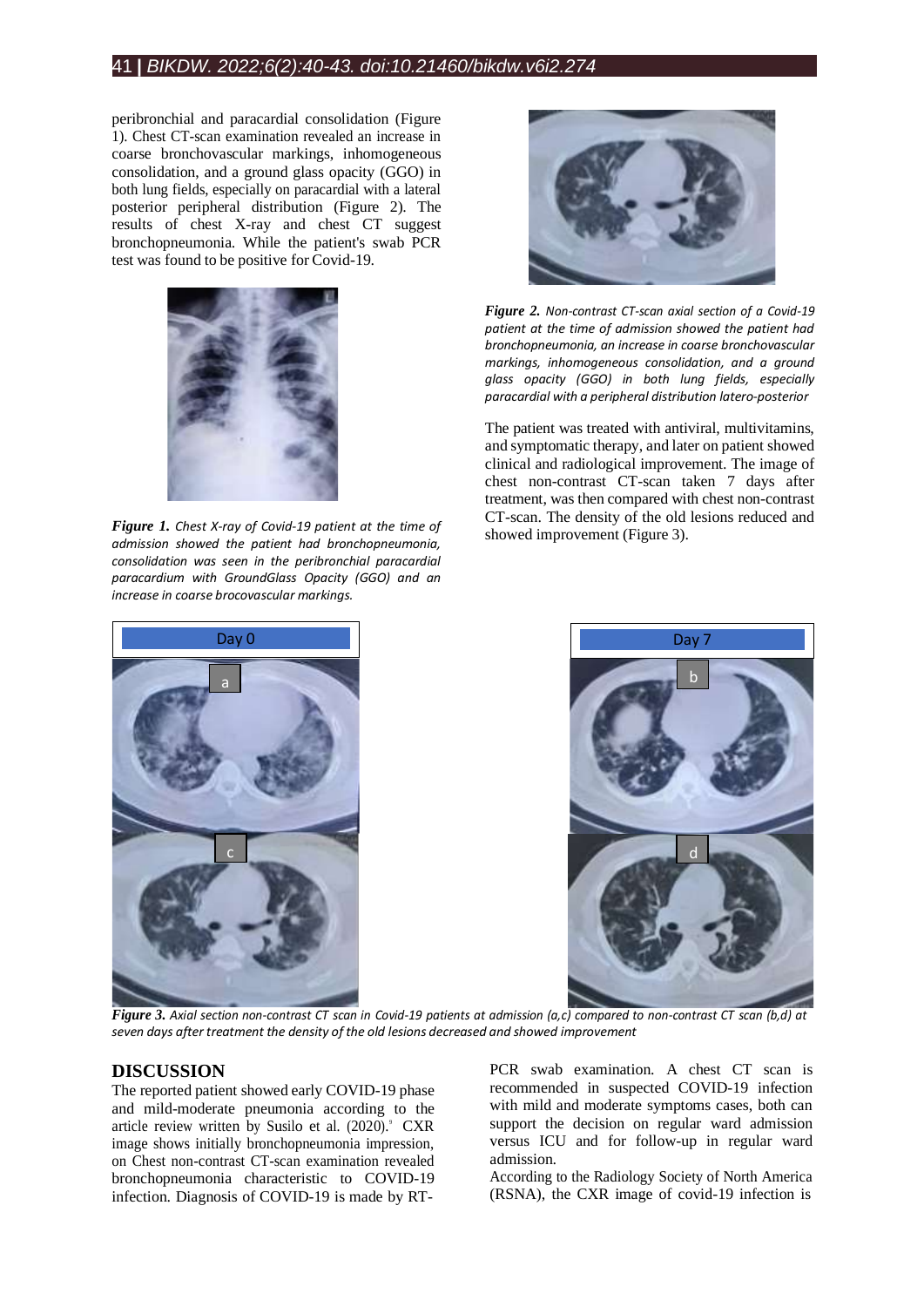divided into four categories: Typical, Atypical, Intermediate, and Negative. The typical type is the most pneumonia CXR image type. Pleural effusion and cardiomegaly images were also found in the CXR examination. <sup>4</sup>CXR examination shows a 6% falsepositive rate and 83.3 to 96% true positive rate on COVID-19 cases. <sup>5</sup>CXR has a low diagnostic value in the early stages, whereas with a CT scan the hallmarks of the disease can be found even before the onset of symptoms. 4

Pathogenesis of pneumonia induced by Covid-19 infection divides into two phases: early and late phases. In the early phase, replication of the virus caused direct tissue destruction and followed by the late phase when the infected host cells trigger immune responses. Increasing vascular permeability causes pulmonary oedema in Covid-19 patients.<sup>10</sup>The major histopathologic finding in COVID-19 pneumonia is diffuse alveolar damage, characterized by inflammatory infiltrates and intra-alveolar oedema and exudates. GGO on chest CT-scan represents an early exudative phase of covid-19 infection, progressing to consolidation with intra-alveolar organization, fibroblastic proliferation, and alveolar collapse. Chest CT-scan within the first 5 days of symptom onset typically demonstrates a GGOpredominant pattern, followed by increasing consolidative changes for up to 14 days. The consolidation represents the peak stage of COVID-19 pneumonia and is mostly found in critically ill patients, who experience respiratory failure, intensive care unit admission, or death compared with those with an uncomplicated hospital course.<sup>11</sup>

The CT scan image shows gradual changes according to the phase of covid-19 infection. The CT scan image of the asymptomatic patient tends to show unilateral, multifocal, GGO predominant. One week after the onset of the symptoms, a CT-scan image shows bilateral diffuse lesion, GGO predominant, pleural effusion 5%, lymphadenopathy 10%. Two weeks after the onset of the symptoms, a CT-scan image shows GGO predominant with minimal consolidation. Three weeks after the onset of symptoms CT scan image shows GGO and reticular pattern predominant, which can be accompanied by bronchiectasis, pleural thickening, pleural effusion, and lymphadenopathy.<sup>9</sup> The CT scan findings in initial COVID-19 cases are bilateral, multilobular ground glass opacification (GGO) lesions with a peripheral or posterior distribution, mainly in the lower lobes and less often in the middle lobes. It is important to note that there are many patterns of CTscans findings for COVID-19 that overlap with other viral cases of pneumonia.

A study conducted at Bali Mandara Hospital in 2021, shows chest X-Ray (CXR) images of Covid-19 patients mainly portray the characteristic of GGO type lung opacity, periphery distribution on both lungs. <sup>4</sup>CT-scan examinations on probable COVID-19 cases, showed GGO dan crazy paving pattern. 6 Most CT-scan image found in Covid-19 pneumonia

is typical type, including GGO, peripheral and subpleural distribution, and multiple lobules, particularly lower lobule. GGO image mixed with consolidation area and associated with superimposed intralobular reticulations, shape crazy paving pattern.<sup>8</sup> Consolidation, central and peripheral lesion distribution, and on all the lung lobules are more often found in CT scan examination of severe-critical than moderate Covid-19 infection. Total severity score and lesion volume increase according to the increased severity of the patient clinical condition. 7 CTderived quantitative lung measures may be useful for clinical risk stratification in patients with COVID-19. According to the discussion above, the patient had a mild to moderate clinical presentation and the clinical condition was confirmed with a typical early phase of imaging of chest non-contrast CT scan. The patient had a good prognosis. The good prognosis was confirmed by better chest non-contrast CT-scan images one week later and the patient's rapid clinical improvement with appropriate treatment.

# **CONCLUSION**

COVID-19 is an infectious disease caused by the SARS-CoV-2. Common symptoms that often appear are fever, cough, sore throat, shortness of breath, malaise, and anorexia. Patients with Covid-19 infection often show radiological features resembling pneumonia, but may also present with bronchopneumonia. MSCT shows characteristics of lung imaging of Covid-19 infection and is used fully for follow up therapy and prognosis measurement.

### **CONFLICT OF INTEREST AND FUNDING RESOURCE**

The authors stated no conflict of interest.

## **REFERENCES**

- World Health Organization [ Internet]. COVID-19-China [date unknown] – [cited 2022 Feb 05]. Available from: [Pneumonia](https://www.who.int/emergencies/disease-outbreak-news/item/2020-DON229) of [unknown](https://www.who.int/emergencies/disease-outbreak-news/item/2020-DON229) cause – China [\(who.int\).](https://www.who.int/emergencies/disease-outbreak-news/item/2020-DON229)
- 2. World Health Organization; [2020 February 2] – [cited 2022 Feb 5]. Novel Coronavirus(2019 nCov). Situation Report – 13. Available from: [20200202-sitrep-13-ncov-v3.pdf](https://www.who.int/docs/default-source/coronaviruse/situation-reports/20200202-sitrep-13-ncov-v3.pdf) (who.int).
- 3. Susilo A, Rumende CM, Pitoyo CW, Santoso WD, Yulianti M, Herikurniniawan, et al.Corona Disease 2019: TInjauan Literatur Terkini. Jurnal Penyakit Dalam Indonesia; 2020, 7 (1): 45-67.
- 4. Haryadi PMD, Hermawan IPG. Gambaran Chest-X Ray Pada Pasien Covid-19 di Rumah Sakit Bali Mandara Periode Maret 2020-Agustus 2020. Jurnal Medika Udayana; 2021, 10 (5): 49- 52.
- 5. Hall LO, Paul R, Goldgof DB, Goldgof GM. Finding COVID-19 from Chest X-rays using